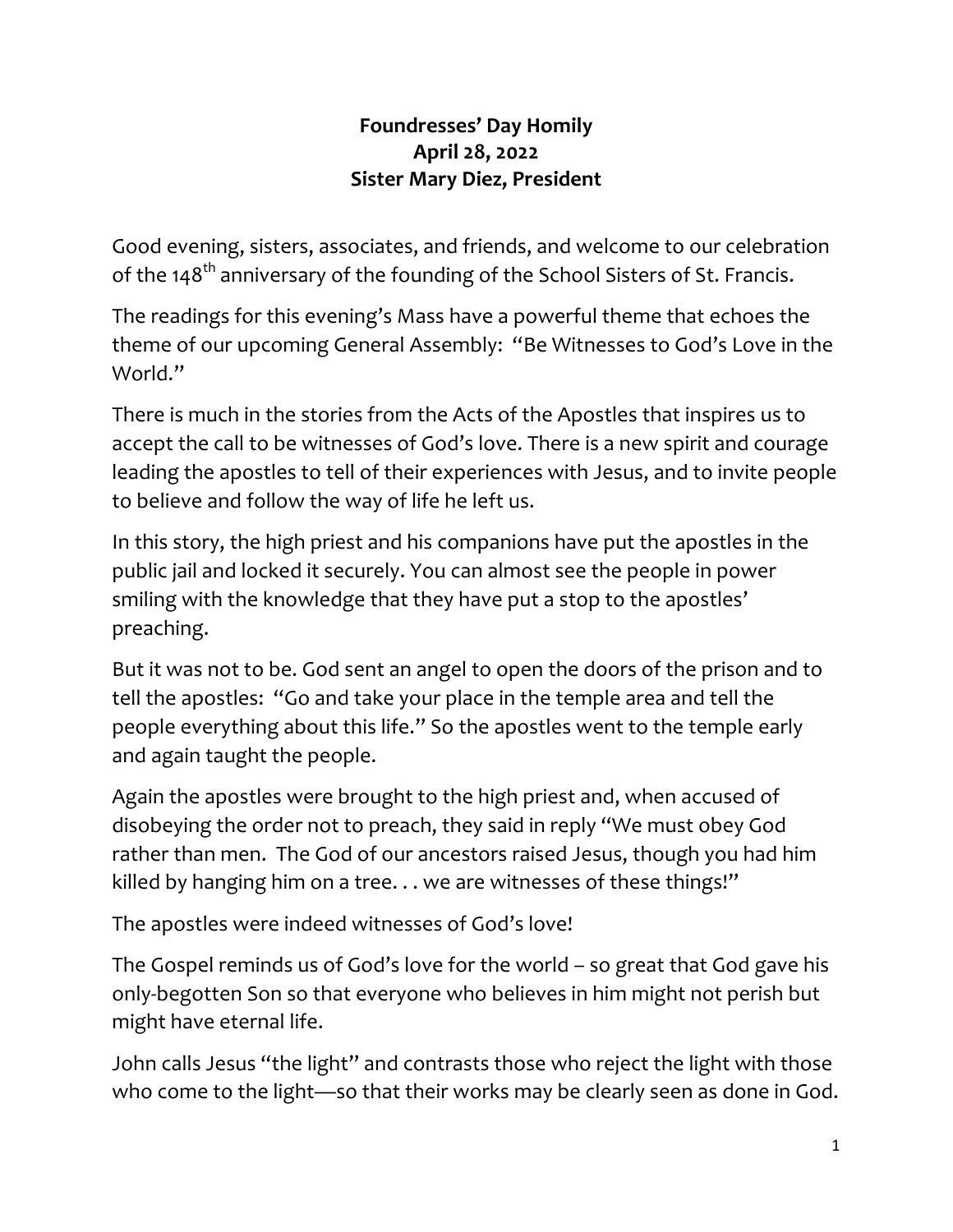Those who come to the light, choosing to follow Jesus as the way, the truth, and the life, will be witnesses of God's love in the world. Their witness is in their works—their words and actions.

Finally, we are told that the one who comes from heaven is above all. Jesus testifies to what he has seen and heard. Whoever accepts his testimony certifies that God is trustworthy. The one whom God sent speaks the words of God. He is a witness to God's love.

Over the years since the apostles, God has raised up others who come to the light to continue to witness to God's love in the world. Among them are some names familiar to us as Franciscans:

Francis . . . Clare . . . Alexia . . . Alfons . . . Clara

On this, the day of our founding, we look especially to these three valiant women who left Germany to found our congregation in the United States – women who came to the light as witnesses to God's love in the world.

What words and actions marked these women? How did they speak the words of God?

**First: They trusted in God**. Actually, that is an understatement. As a bishop once said to Mother Alexia in exasperation, "You have a shameless trust in God."

There is ample evidence in *He Sent Two* for his comment. On May 2, four days after the sisters arrived in Campbellsport, although she had no money, Alexia serenely borrowed a pen to sign a contract that she would pay John Fellenz if his company would "in workman-like manner well and substantially erect, build, set up, and finish one School in the Village of New Cassel, Fond du Lac County, Wisconsin."

The cost was \$10,950, not including the cost of the land, the work to dig out the basement, and the materials – lime and sand and brick – that needed to be brought to the site.

Yes, Father Michels and the parishioners helped, while the sisters sewed vestments. St. Joseph provided anonymous donors who appeared at the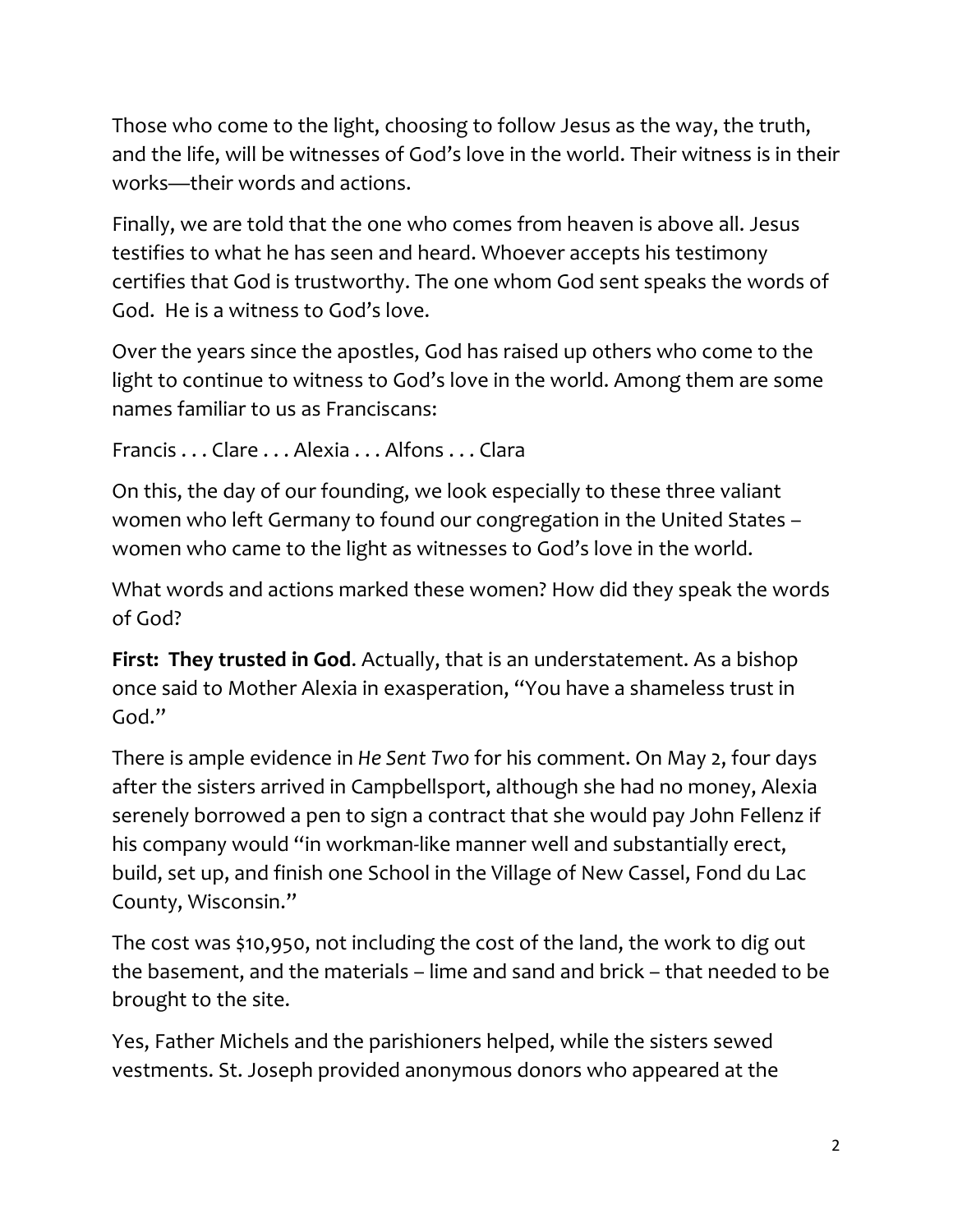convent door with envelopes of money just in time to meet a deadline of payment to the builder. Yes, God's hand was in it all. Shameless trust indeed.

## **Second: They lived simply and shared all things in common.**

*He Sent Two* records that Mother Alexia and her sisters had nothing but their confidence in God and their willingness to do all in their power to serve him.

When they arrived in New Cassel on April 28, 1874, they found an unfurnished house – well, there was one chair. On that chair they balanced a large board that they found in the yard—a makeshift table. On that first evening, they ate kneeling, and later they spread their blankets on the floor to sleep.

Thanks to the generosity of parishioners, they were given beds, and chairs, and a table. But there was little, if anything, extra in those first years and beyond.

One of the first postulants described their first Christmas with joy. They were in their own home, in poverty that rivaled Bethlehem, but they transformed the simple table by using some boxes, white sheets, and some brilliant red potted geraniums to make it a Christmas altar.

## **Third, they showed Christ's love in their respect for the dignity of each person.**

Again, *He Sent Two* describes Mother Alexia's work with the boarding school, where her approach models that of Christ:

She wanted first to develop a family spirit, so that all might experience the happiness of living in love with others. Although some felt that she was too strict, she was known for her warmheartedness as well as her firmness. She wanted these young girls to live in a spirit of joy. . . she also wanted each student to become self-disciplined. Uniform inspection and dormitory checks were part of her curriculum in self-control. In her impromptu faculty meetings she would urge the teachers to meditate upon the great responsibilities of their profession and, also, to study each student to discover her strengths and weaknesses and then to take special care in educating each one.

As we live into the theme for the 2022 General Assembly, we can turn to these three women, our foundresses. I invite each of us this evening to pray in thanksgiving for their example, and I encourage us all to renew our own